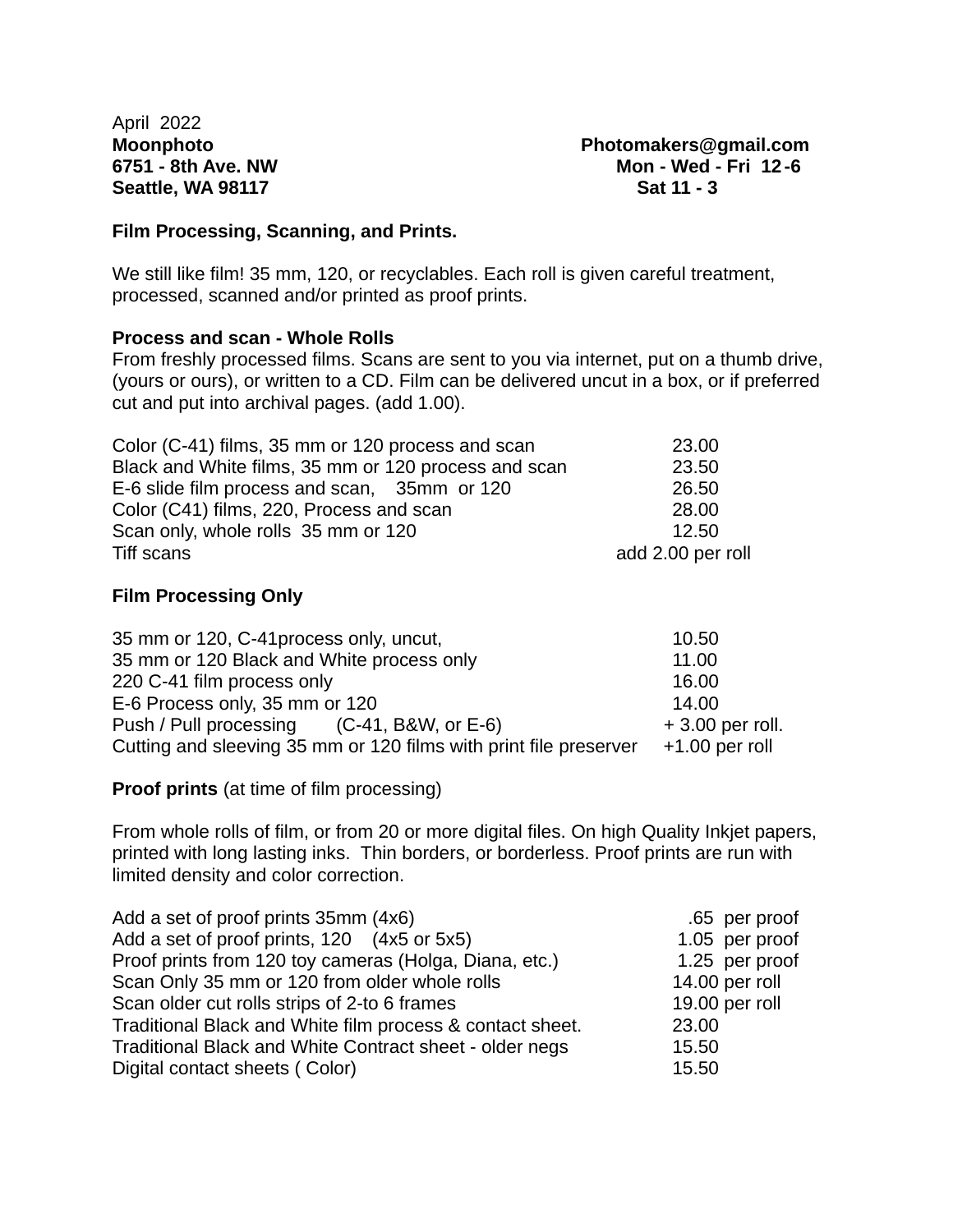April 2022

### **Special Combo: Add whole roll scans to a set of proofs from film, add 8.00**

### **Standard Grade Enlargements**

Each print is video analyzed and adjusted as necessary. High Quality Inkjet paper. Thin white borders, or borderless. Limited Cropping and color balancing included. Custom grade includes individual treatment as outlined below.\*

| <b>Size</b>     | First<br>Print | Custom<br>Grade* | Add'l | 10   | 25   | 50   | $100+$ |
|-----------------|----------------|------------------|-------|------|------|------|--------|
| 4x5, 4x6, 3.5x5 | 2.50           | 8.50             | 1.25  | .95  | .75  | .65  | .60    |
| 5x5             | 3.50           | 9.50             | 2.15  | 1.55 | .95  | .75  | .65    |
| 5x7             | 8.00           | 14.50            | 4.50  | 2.75 | 1.55 | 1.25 | 1.10   |
| 8x10            | 12.50          | 18.50            | 7.50  | 4.25 | 2.55 | 2.05 | 1.45   |
| 8x12            | 15.00          | 21.00            | 8.50  | 4.75 | 2.85 | 2.30 | 1.75   |

\* Custom treatment on Standard Prints available at \$6.00 additional to first print basic enlargement price.

Add **Custom Treatment** to our high quality Inkjet prints. Several minutes of retouching, color balancing, cropping, resizing, contrast enhancement, converting color files to Black and White or Sepia. Especially recommended for fine tuning of copies of old photos. **Add \$6.00** to each **first** print in a set. Additional prints are at regular prices.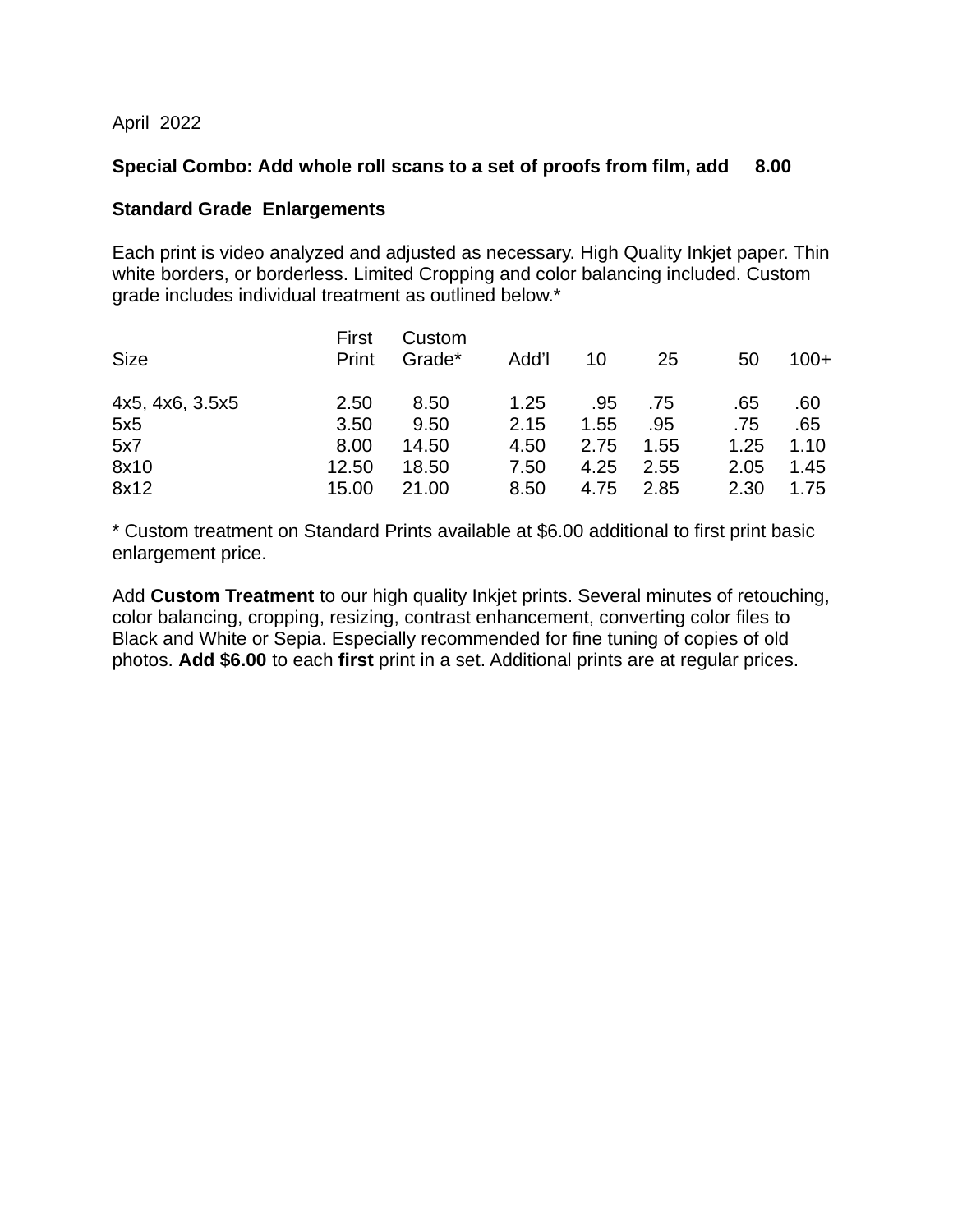## **Gicleé and Fine Art Prints**

Our Gicleé prints are all given custom treatment. This includes: cropping, color balancing, contrast adjustments, minor retouching, etc., all done to achieve a superior print. There is a choice of papers and canvas at respective prices. Additional retouching and file adjusting available. See Retouching prices. Mirroring additions (to edges all around) available for \$20 to \$30.00 additional. **Premium Luster (semigloss) at regular prices. Heavy Art papers and Canvas 25% extra.**

| <b>Size</b>           | First  | Add'l  | Art Papers or Canvas Add'l |        |
|-----------------------|--------|--------|----------------------------|--------|
| <b>5x7 or Smaller</b> | 23.00  | 11.00  | 28.75                      | 13.75  |
| 2-5x7 same image      | 30.00  | 23.00  | 37.50                      | 28.75  |
| 8x10                  | 30.00  | 23.00  | 37.50                      | 28.75  |
| 8x12                  | 35.00  | 25.00  | 43.75                      | 31.25  |
| 11x14 or 12x12        | 39.00  | 28.00  | 48.75                      | 35.00  |
| 12x18                 | 42.00  | 30.00  | 52.50                      | 37.50  |
| 16x20                 | 59.00  | 44.00  | 73.75                      | 55.00  |
| 16x24                 | 65.00  | 48.00  | 81.25                      | 60.00  |
| 16x30                 | 75.00  | 56.00  | 93.75                      | 70.00  |
| 20x24                 | 100.00 | 72.00  | 125.00                     | 90.00  |
| 20x30                 | 120.00 | 90.00  | 150.00                     | 112.50 |
| 24x30                 | 135.00 | 95.00  | 168.75                     | 118.75 |
| 24x36                 | 145.00 | 100.00 | 181.25                     | 125.00 |
| 30x30                 | 185.00 | 125.00 | 231.25                     | 156.25 |
| 30X40                 | 220.00 | 155.00 | 275.00                     | 193.75 |
| 36X48 or 40X40        | 280.00 | 175.00 | 350.00                     | 218.75 |
| 40x60                 | 380.00 | 275.00 | 475.00                     | 343.75 |
| 40X72                 | 425.00 | 310.00 | 531.75                     | 387.50 |
|                       |        |        |                            |        |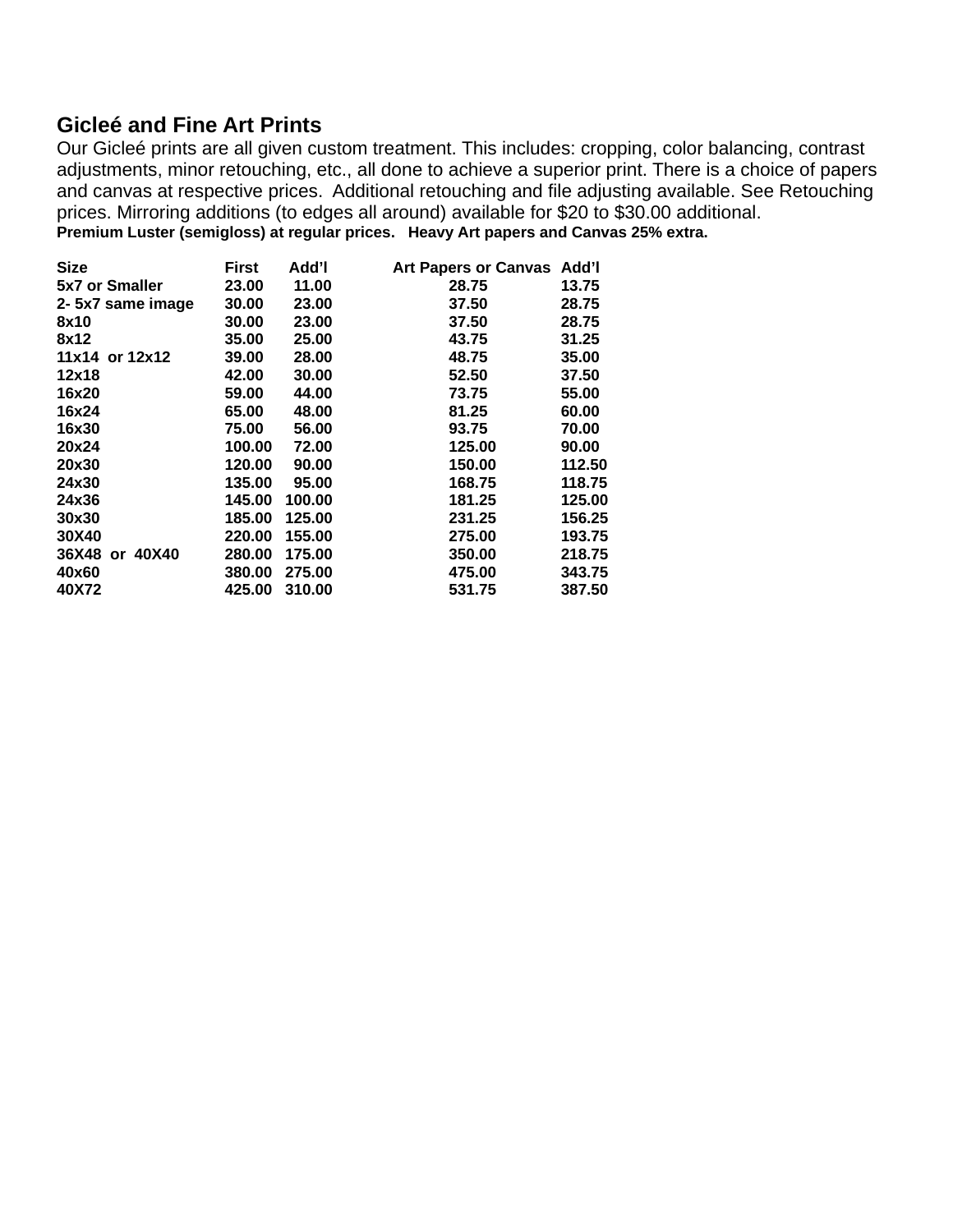**Flatbed Scanning** (Prints and large negs) Includes Cropping and light dusting. Prints must be unframed.

| 5x7 and smaller print scans                                   | 10.00        |
|---------------------------------------------------------------|--------------|
| 8x10                                                          | 17.50        |
| 9x12                                                          | 25.00        |
| 11×14                                                         | 27.50        |
| 16×20                                                         | 75.00        |
| 20x24 -24x30 Camera Scan                                      | 75.00        |
| Larger prints and artworks                                    | 85 to 150,00 |
| 4x5 Black and White Neg - Grayscale scan                      | 20.00        |
| 4x5 Color neg scan                                            | 30.00        |
| 5X7 Film Scan, Color or B&W                                   | 40.00        |
| 8x10 Film Scan, Color or B&W                                  | 50.00        |
| Un-framing of photos, small 10.00<br>16x20 and larger         | 15.00        |
| We do not re-frame photos, we can recommend good frame shops. |              |

# **Quantity Scans of slides and prints**

If there is no urgency to have your scans done, we can offer discounts for larger quantities. These are not color corrected at these prices. Some examples: Slide scans or small print scans 15 or more, 2.00 ea 100 or more 1.65 ea 250 or more 1.25 ea 500 or more .95 ea Album pages, 10x12 inch, 7.50 per page

## **We can also duplicate and convert movies and video tapes. Please ask. Retouching and Restorations**

We utilize Adobe Photoshop and other applications (Camera Raw, Gigapixel Ai, etc.) to retouch, adjust, enhance, color balance, convert to black and white or sepia, colorize, crop, and prepare for printing. With old photos, we strive to keep the original character and feel of the original. Many times we can improve the color, contrast and density and overall look of the original. Retouching ( Restorations) are billed at \$150.00 per hour, 5 minute or \$12.50 minimum. For best and most permanent final prints, we recommend Giclee (High quality archival inkjet ) prints.

## **Sending Files to us**

You can send files to us via **email** (if smaller than 25 mb per email,) to **crew@moonphotolab.com** Or if many files, up to 2 GB, using **WeTransfer**. **(moonphotolab.wetransfer.com.)**